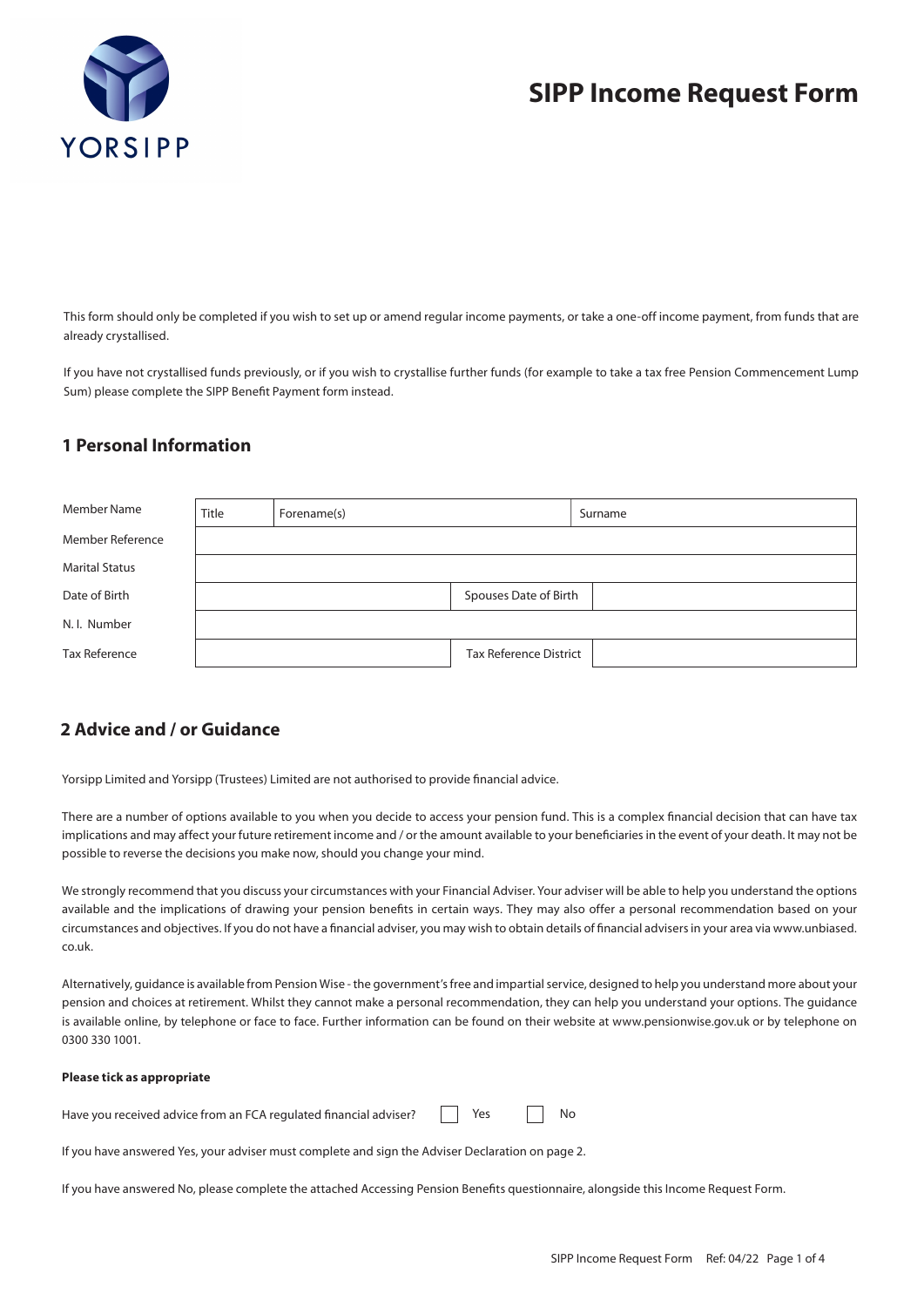#### **Adviser Declaration**

I confirm that I have provided advice to the individual detailed in section 1 on taking retirement income and the option(s) chosen below match the advice given.

| Please confirm if the options selected correspond with the advice you have given: |  |         | No   |  |
|-----------------------------------------------------------------------------------|--|---------|------|--|
| Adviser                                                                           |  |         |      |  |
| Firm name and address                                                             |  |         |      |  |
|                                                                                   |  | FCA No: |      |  |
| Signature:                                                                        |  |         | Date |  |

### **If you have not consulted your financial adviser or sought guidance from Pension Wise, we strongly suggest you do so before proceeding.**

If you wish to take income from an existing Flexi Access Drawdown fund, please now complete section 3. If you wish to take income from an existing Capped Drawdown fund, please now complete section 4.

## **3 Flexi Access Drawdown**

| <b>Income Payments</b><br>One off income payment                                                                                                                                                                                     |         |           |                                |      |      |
|--------------------------------------------------------------------------------------------------------------------------------------------------------------------------------------------------------------------------------------|---------|-----------|--------------------------------|------|------|
| Full value of plan<br>Specified amount<br><b>OR</b>                                                                                                                                                                                  | £       |           |                                |      |      |
| Income payments are taxable. The amount requested above will be the gross amount paid. The amount you actually receive may be less,<br>depending on your personal tax situation.                                                     |         |           |                                |      |      |
| One off income payments will be processed immediately, unless you specify one of our payroll dates as follows:                                                                                                                       |         |           |                                | l1st | 15th |
| Regular income                                                                                                                                                                                                                       |         |           |                                |      |      |
| Specified amount                                                                                                                                                                                                                     | £       |           | per annum                      |      |      |
| Income payments are taxable. The amount requested above will be the gross amount paid. The amount you actually receive may be less,<br>depending on your personal tax situation.                                                     |         |           |                                |      |      |
| Regular income payments will be made on either the 1st or the 15th of each month in which payment is due. If you have chosen to receive<br>regular income payments, please indicate which date you require your payments to be made: |         |           | 1st                            | 15th |      |
| Regular income frequency                                                                                                                                                                                                             | Monthly | Quarterly | <b>Half Yearly</b><br>Annually |      |      |
| Paid in advance or arrears                                                                                                                                                                                                           | Advance | Arrears   |                                |      |      |

Now complete section 5.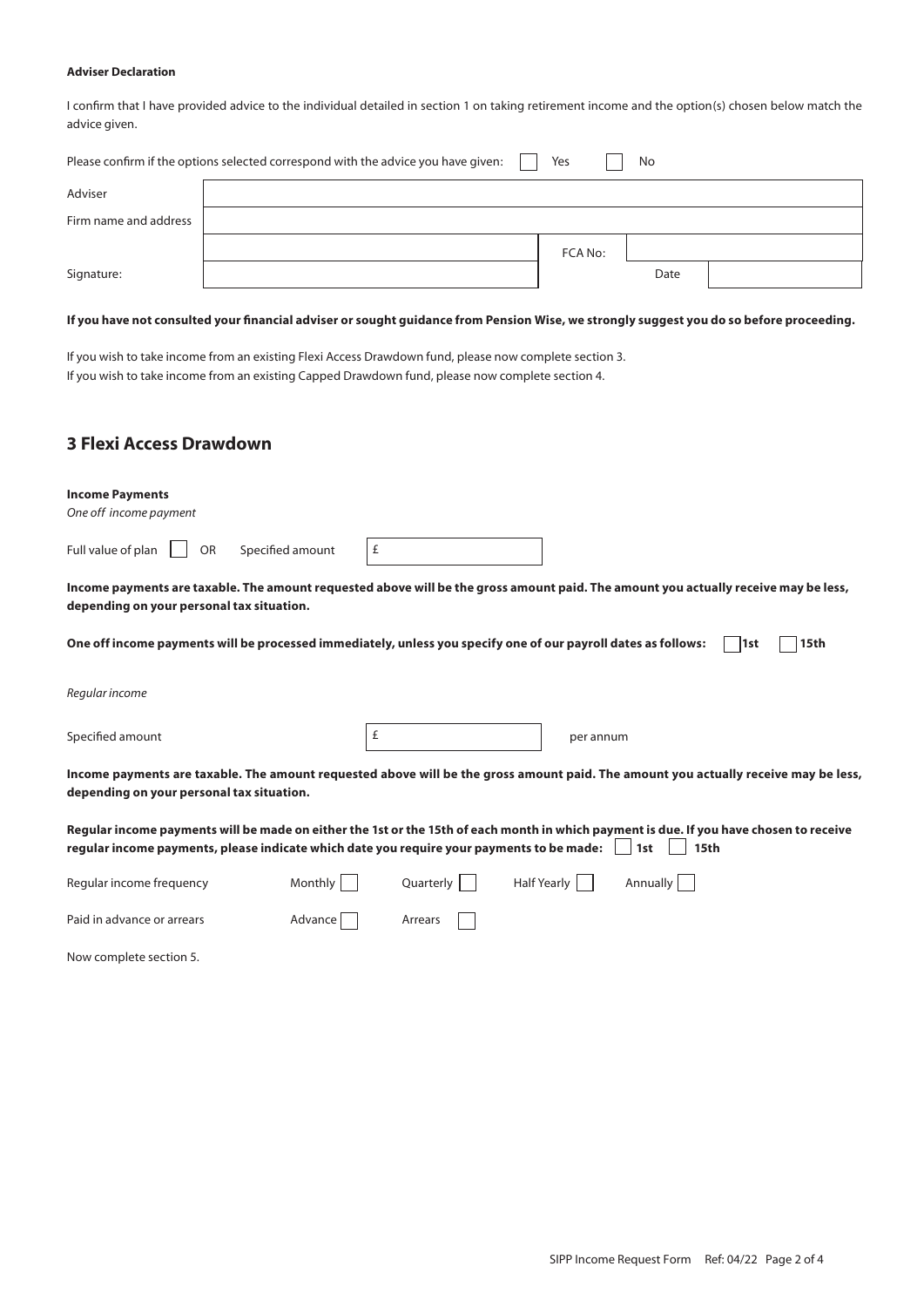## **4 Capped Drawdown**

#### **Income Payments**

| One off income payment                                                                                                                          |                       |           |                    |                                                                                                                                                               |
|-------------------------------------------------------------------------------------------------------------------------------------------------|-----------------------|-----------|--------------------|---------------------------------------------------------------------------------------------------------------------------------------------------------------|
| GAD maximum<br><b>OR</b>                                                                                                                        | £<br>Specified amount |           |                    |                                                                                                                                                               |
| depending on your personal tax situation.                                                                                                       |                       |           |                    | Income payments are taxable. The amount requested above will be the gross amount paid. The amount you actually receive may be less,                           |
| One off income payments will be processed immediately, unless you specify one of our payroll dates as follows:                                  |                       |           |                    | 15th<br>1st                                                                                                                                                   |
| Regular income                                                                                                                                  |                       |           |                    |                                                                                                                                                               |
| GAD maximum<br><b>OR</b>                                                                                                                        | £<br>Specified amount |           | per annum          |                                                                                                                                                               |
| depending on your personal tax situation.                                                                                                       |                       |           |                    | Income payments are taxable. The amount requested above will be the gross amount paid. The amount you actually receive may be less,                           |
| regular income payments, please indicate which date you require your payments to be made:                                                       |                       |           |                    | Regular income payments will be made on either the 1st or the 15th of each month in which payment is due. If you have chosen to receive<br><b>15th</b><br>1st |
| Yorsipp Limited will provide details of the maximum amount of income available. This will be reviewed every 3 years until age 75, then annually |                       |           |                    | thereafter. Should you draw more than the maximum permitted under Capped Drawdown, your plan will be converted to Flexi Access Drawdown.                      |
| Regular income frequency                                                                                                                        | Monthly               | Quarterly | <b>Half Yearly</b> | <b>Annually</b>                                                                                                                                               |
| Paid in advance or arrears                                                                                                                      | Advance               | Arrears   |                    |                                                                                                                                                               |
| Now please complete section 5.                                                                                                                  |                       |           |                    |                                                                                                                                                               |

## **5 Payment Details**

Regular Income payments are normally paid by BACS. Lump sum payments and one off income payments are normally made by BACS, Faster Payments or CHAPS. BACS can take up to 3 business days to reach your bank account. Faster Payments or CHAPS will usually reach your account on the same day it is processed. CHAPS payments can be tracked but Faster Payments cannot. The current bank charges for each service are: BACS: £0.40; Faster Payments: £3.50; CHAPS £16.00. Yorsipp does not make any charges for electronic payments.

Please indicate which payment method you require:

| BACS                   | Faster Payments | <b>CHAPS</b> |
|------------------------|-----------------|--------------|
|                        |                 |              |
| <b>Account Details</b> |                 |              |

| Name of Bank / Building Society |  |  |
|---------------------------------|--|--|
| Address (including postcode)    |  |  |
| Sort Code                       |  |  |
| <b>Account Number</b>           |  |  |
| Roll Number (if applicable)     |  |  |
| Account Holder Name(s)          |  |  |
| Reference to be quoted (if any) |  |  |
|                                 |  |  |

**The account must be held in your own name, although it can be a joint account.**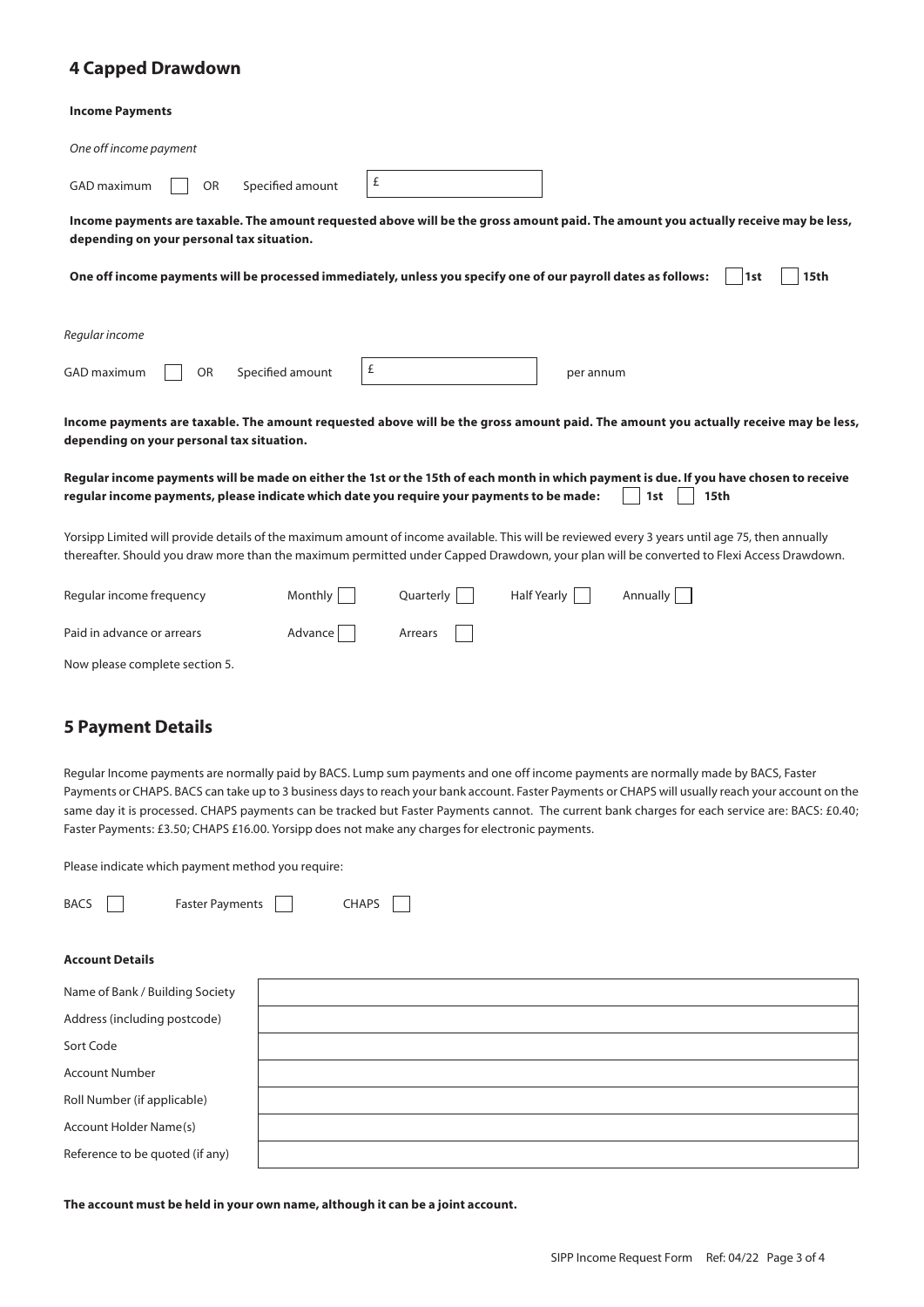## Marriage Certificate (for female applicants) Yes N/A **6 Member Declaration**

I request and consent to the payment of benefits as set out in the SIPP Income Request Form and agree:

- A. That Yorsipp may contact me for additional information prior to processing my application should they deem it necessary.
- faxed to 0141 762 1862, scanned to info@yorsipp.com, or posted to Yorsipp Ltd, Eadie House, 74 Kirkintilloch Road, Bishopbriggs, Glasgow, G64 B. If any changes are to be made to the amount or frequency of my income payments, I must give a signed instruction. This instruction will be 2AH.
- C. It will be my responsibility to ensure that there are sufficient cleared funds in my SIPP Trustee Bank Account to pay my benefits as they fall due.<br>-
- D. Any income payments payable under Capped Drawdown will remain within the maximum amount allowable by HMRC.
- E. Should I wish to draw more than the maximum from my Capped Drawdown Plan, it will be converted to Flexi Access Drawdown.<br>.
- F. That accessing my pension benefits flexibly will trigger the Money Purchase Annual Allowance, which will reduce the amount of tax relievable contributions permitted to any UK Registered Pension Scheme each year, and will require me to notify the Scheme Administrator of any other Registered Pension Scheme within 91 days of receipt of the flexible access statement from Yorsipp.
- G. That my payslip will be issued to my home address unless I send written confirmation to your office confirming an alternative address and why.
- H. That a bank charge may be applied to my fund for any income payment(s).
- l. That until Yorsipp receive the correct Coding Notice from HMRC, my taxable payments will be taxed using the relevant Emergency tax code.

**Signed** Date **Signed** 



0141 772 3365

Yorsipp is a trading style of Yorsipp Limited (05743279) and its subsidiaries Astute Pension Trustees Limited (08696449) and Primetime Trustees Limited (09716098) along with its associated company Yorsipp (Trustees) Limited (04242849), all registered at c/o Calvert Dawson Limited, 288 Oxford Road, Gomersal, Cleckheaton BD19 4PY.

> Yorsipp Limited is authorised and regulated by the Financial Conduct Authority (464198). All calls are recorded for quality, monitoring, training and fact verification purposes.

info@yorsipp.com www.yorsipp.com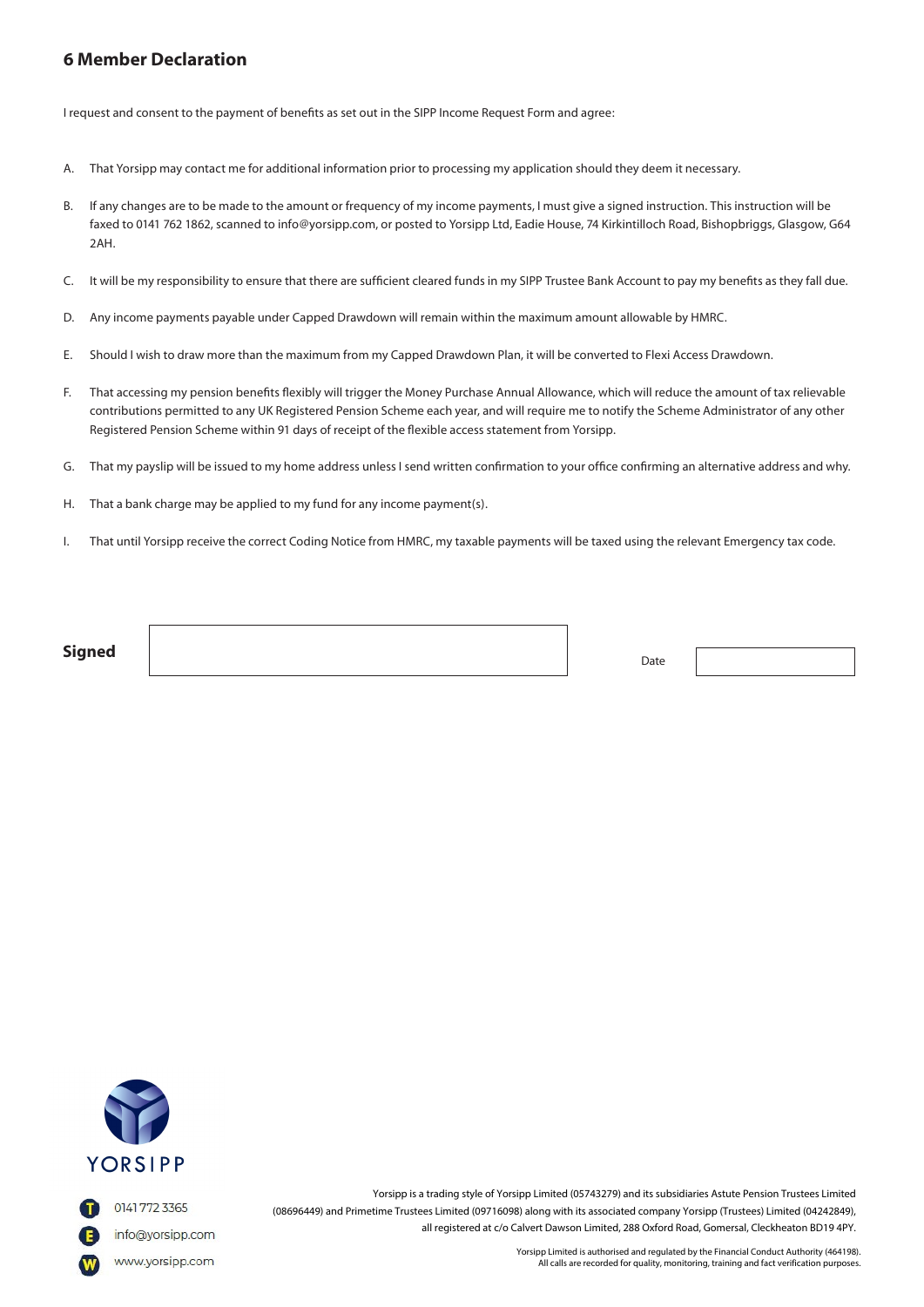

# **Accessing pension benefits – no financial advice taken**

This declaration should be completed if you want to draw benefits from your Self Invested Personal Pension (SIPP) under the flexibility rules, without taking advice from an FCA regulated financial adviser. This includes Flexi Access Drawdown (FAD) and Uncrystallised Funds Pension Lump Sum (UFPLS).

FAD and UFPLS are complex financial decisions and Yorsipp strongly recommends that you discuss your circumstances with your financial adviser. Your adviser can help you understand your options and the implications of accessing your pension benefits in this way. Your adviser may also offer a personal recommendation based on your circumstances and objectives. Yorsipp cannot provide you with any financial advice.

If you do not wish to consult a financial adviser, impartial guidance can be obtained from Pension Wise. This is a free service provided by the government and, whilst they cannot make a personal recommendation, they can help you understand your options. Further information is available from their website at www.pensionwise.gov.uk, where you can also find details of how to arrange a telephone or face-to-face appointment with them should you wish to do so.

#### **Risks**

As Trustee and Administrator of your SIPP, Yorsipp has a duty to ensure you are aware of the risks associated with your decisions. Please therefore answer the following questions, providing as much information as possible. Please continue on a separate sheet if necessary.

- 1. What is your understanding of how the money you take from your pension will be taxed?
- 2. How do you intend to use the money you take out?

3. What other sources are available to provide you with an income in retirement, e.g. other pension schemes and / or assets?

4. Do you have any outstanding debts, e.g. loans, credit cards, car finance etc?